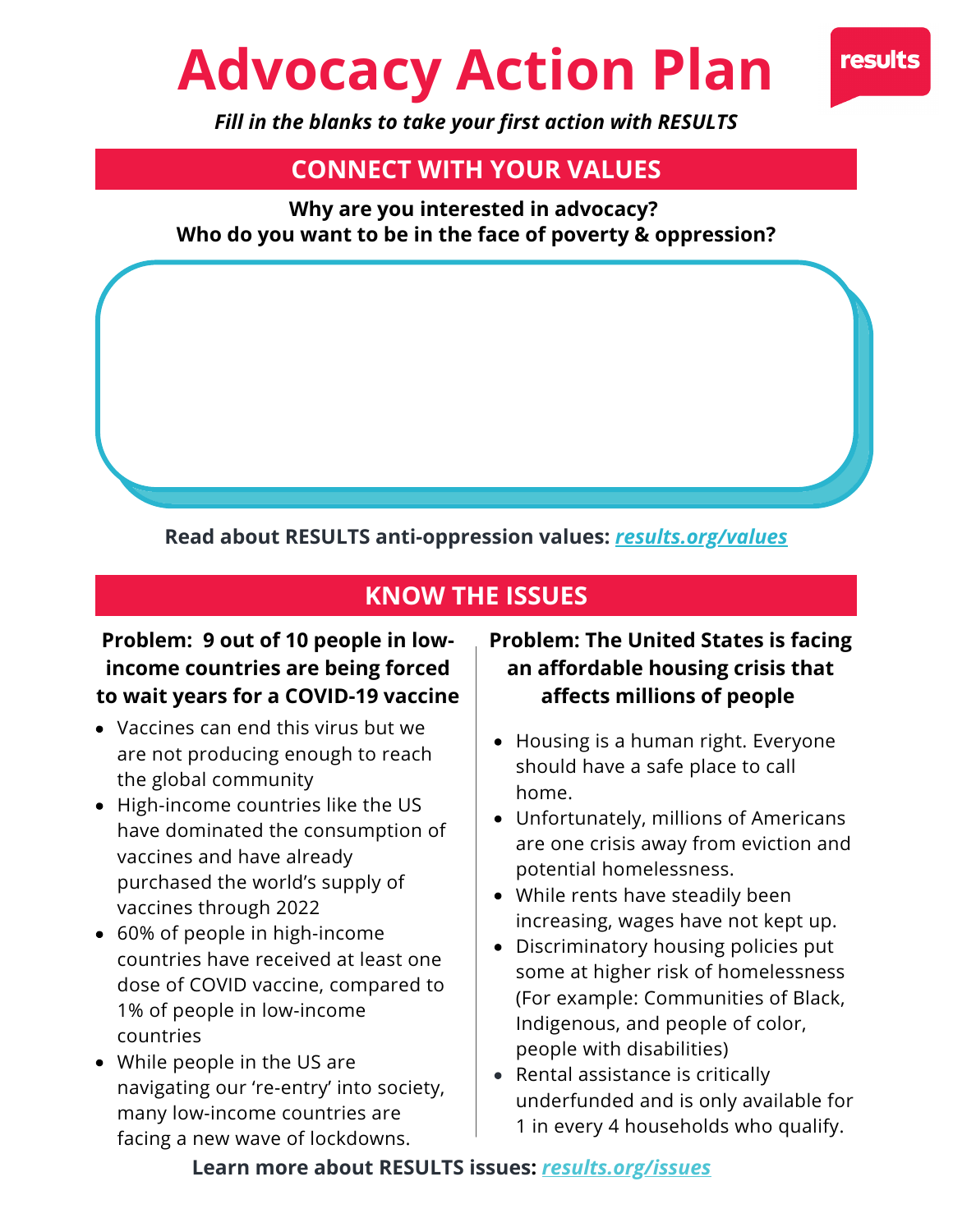## **MAKE IT PERSONAL**

**How do you see these problems showing up in your community? Why do you care? How has it impacted you?**

## **LEARN THE SOLUTIONS**



A global pandemic requires a global response, and we must ensure equitable access to vaccines around the world. Through U.S. leadership increasing vaccine manufacturing and supply, we can ensure low-income countries receive life-saving vaccines and bring an end to the pandemic.

Access to affordable housing is critical. People with stable housing earn more, are healthier, and do better in school. By expanding housing choice vouchers to all eligible renters, we can lift 9 million people out of poverty, begin to close racial disparities in housing, and reduce homelessness.

## **Read about the current RESULTS call to action:**

*[results.org/volunteers/action-center/](https://results.org/volunteers/action-center/)*

# **IDENTIFY YOUR CONGRESSPERSON**

**Use the RESULTS [Legislator](https://results.org/volunteers/action-center/) Look-Up** *[results.org/volunteers/legislator-lookup/](https://results.org/volunteers/legislator-lookup)*



| <b>Senator</b> | <b>Phone</b> |
|----------------|--------------|
| <b>Senator</b> | <b>Phone</b> |
| Representative | <b>Phone</b> |